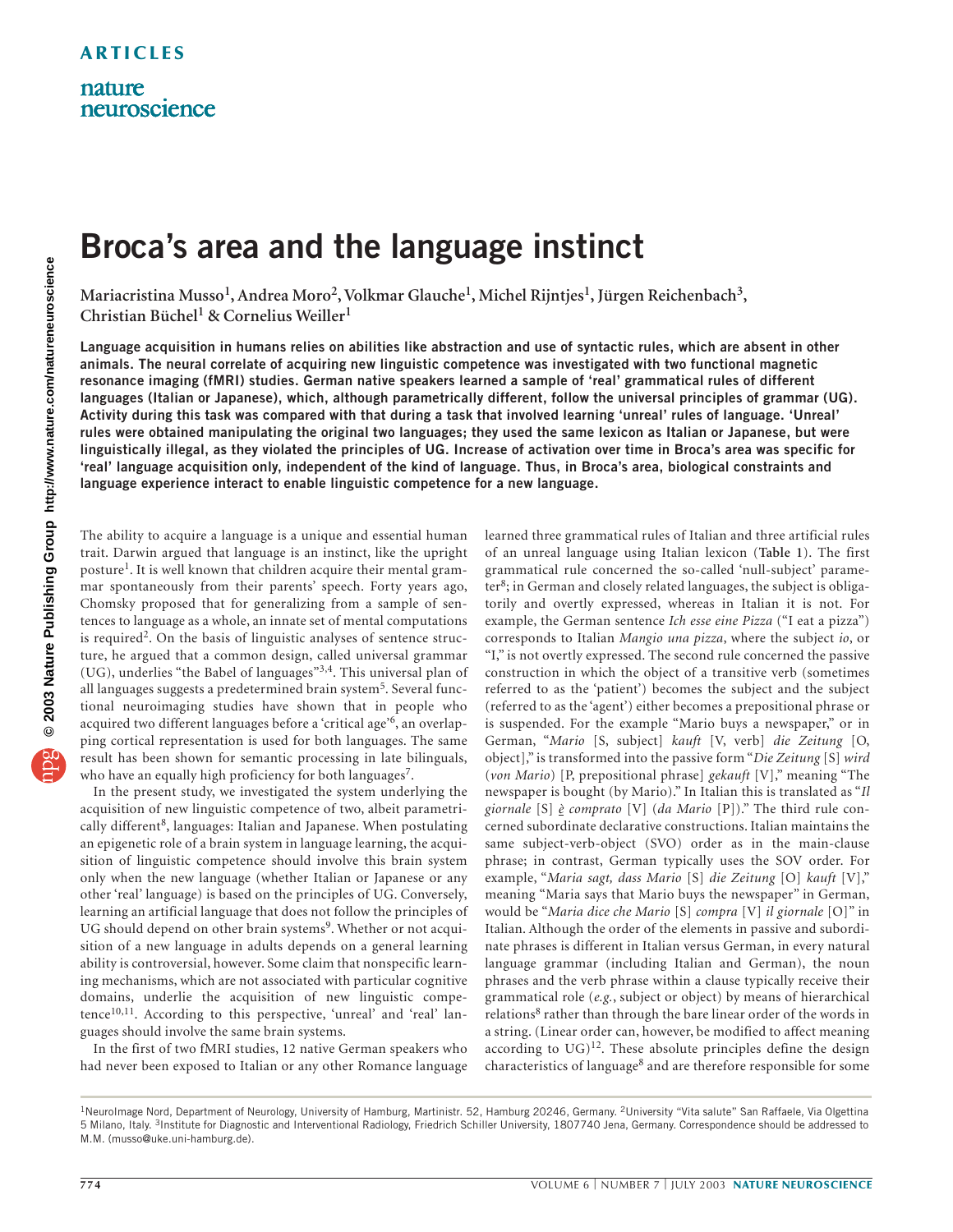core similarities across languages. Thus, these three Italian grammatical rules, as well as their German counterparts, represent examples of real rules of language.

The unreal language that we was used in a control task was constructed by manipulating Italian. It makes use of the Italian lexicon, but does not entirely reproduce Italian syntax. In the unreal grammar learning task, the subjects could not relate the nominal and verbal elements by means of any hierarchical order, as the new rules defined a mere linear order of the single words. A similar paradigm was previously designed to test a 'language savant' who could master different real languages, but not the unreal one13. In the first rule, negative sentences were built by putting the negation word *no* always after the third word of the phrase. For example, "*Maria* [1] *compra* [2] *il* [3] *caffè* [4]," or "Maria buys the coffee,"

becomes "*Maria* [1] *compra* [2] *il* [3] *no caffè* [4]." The second rule required that the interrogative construction be built by inverting the linear sequence of the words of a sentence For example, "*I* [1] *bambini* [2] *amano* [3] *il* [4] *gelato* [5]," or "The children love ice cream," becomes "*Gelato* [5] *il* [4] *amano* [3] *bambini* [2] *i* [1]." The third rule arbitrarily emphasized a specific word position for choosing the correct indefinite article (*un* or *uno* for masculine (m.); *una* for feminine (f.)). In the unreal Italian, indefinite articles within a sentence always agree with the last noun of the phrase. For example, "a girl loves a boy," in which "girl" is a feminine noun and "boy" is a masculine noun, becomes "*Un* (m.) *ragazza* (f.) *ama un* (m.) *ragazzo* (m.)," rather than "*Una* (f.) *ragazza* (f.) *ama un* (m.) *ragazzo* (m.).

In the second fMRI study, another group of 11 native German speakers participated in a similar experiment; but this time the language to learn was Japanese (**Table 2**). Subjects were screened carefully to ensure that they had not previously been exposed to Japanese. The first grammatical rule concerned the construction of the main-clause phrase; Japanese normally uses the SOV order, and

German the SVO order with inflected V. For example, the German sentence "*Maria* [S] *i*β*t* [V] *eine Pizza* [O]," meaning "Maria eats a pizza," corresponds to "*Maria wa* [S] *piza o* [O] *taberu* [V]," ("Maria a pizza eat") in Japanese. The second and third grammatical rules concerned the same structures as in the Italian experiment: passive constructions and subordinate clauses. Consider passive constructions first: unlike German and Italian, Japanese does not use modal verbs (such as "to be"—*sein* and *essere* in German and Italian, respectively), but rather a passive suffix, –*reru*, on the verb. Thus, the German passive sentence "*Das Gedicht* [S] *wird* [V (modal)] *vom Dichter* [P] *geschrieben* [V]," or "The poem is written by the poet," is translated to Japanese as "*Shi wa* [S] *sakka ni* [P] *kakareru* [V + suffix]". Japanese has various options for the subordinate clause. To simplify, we opted

**Table 1 Sample sentences used in the Italian fMRI experiment**

|                            | <b>Italian</b><br>(real language learning task)                                   | German<br>(native language of subjects)                                   |  |  |
|----------------------------|-----------------------------------------------------------------------------------|---------------------------------------------------------------------------|--|--|
| Null-subject parameter     | Mangio la pera<br>"Eat the pear"                                                  | Ich esse die Birne<br>"I eat the pear"                                    |  |  |
| Passive construction       | La pera è mangiata da Paolo<br>"The pear is eaten by Paolo"                       | Die Birne wird von Paul gegessen<br>"The pear is by Paul eaten"           |  |  |
| Subordinate construction   | Pia dice che Paolo mangia la pera<br>"Pia says that Paolo eats the pear"          | Pia sagt, dass Paul die Birne isst<br>"Pia says that Paolo the pear eats" |  |  |
|                            | Unreal Italian<br>(artificial rules violating UG)                                 |                                                                           |  |  |
| Negative construction      | Paolo mangia la no pera<br>"Paolo eats the no pear"                               |                                                                           |  |  |
| Interrogative construction | Pera la mangia Paolo<br>"Pear the eats paolo"                                     |                                                                           |  |  |
| Use of indefinite article  | Una bambino mangia una pera<br>"A (fem.) child (masc.) eats a (fem.) pear (fem.)" |                                                                           |  |  |
|                            |                                                                                   |                                                                           |  |  |

for only one format: "Maria says that Paul drinks a coffee" becomes "*Maria*  $[S_m,$  subject of main clause] *sagt*  $[V_m,$  verb of main clause] *dass Paul* [S<sub>s</sub>, subject of subordinate clause] *einen Kaffee* [O<sub>s</sub>, object of the subordinate clause]  $trinkt$  [V<sub>s</sub>, verb of subordinate clause]" in German and "*Maria wa* [S<sub>m</sub>] *Paul ga* [S<sub>s</sub>] *kohi o* [O<sub>s</sub>] *nomu* [V<sub>s</sub>] *to iu*  $[V_m]$  in Japanese.

Paralleling the first study, the unreal language used as a control task in this experiment was not totally artificial, but resulted from the selective manipulation of some Japanese grammatical rules, rendering them linguistically illegal. Two of the artificial rules were identical to those in the experiment with Italian: the construction of the negative sentence in the manipulated Japanese was built by putting the negation word *nai* ("no") always after the third word in the linear sequence of words in all sentences. For example, "Maria does not eat a pizza" is "*Maria* [1] *wa* [2] *piza* [3] *nai o taberu*," whereas interrogative phrases were built by inverting the order of the single words: "*Taberu* [5] *o* [4] *piza* [3] *wa* [2] *Maria* [1]." Since articles (definite and indefinite) are not used in Japanese, we designed an alternative third rule to match that in the unreal

|  |  |  | Table 2 Sample sentences used in the Japanese fMRI experiment |
|--|--|--|---------------------------------------------------------------|
|  |  |  |                                                               |

|                            | Japanese<br>(real language learning task)                            | German<br>(native language of subjects)                                   |  |  |
|----------------------------|----------------------------------------------------------------------|---------------------------------------------------------------------------|--|--|
| Main clause construction   | Paul wa nashi o taberu<br>"Paul pear eat"                            | Paul i $\beta t$ die Birne<br>"Paul eats the pear"                        |  |  |
| Passive construction       | Nashi wa Paul ni taberareru<br>"Pear Paul eat-passive suffix"        | Die Birne wird von Paul gegessen<br>"The pear is by Paul eaten"           |  |  |
| Subordinate construction   | Pia wa Paul ga nashi o taberu to iu<br>"Pia Paul pear eat that says" | Pia sagt, dass Paul die Birne isst<br>"Pia says that Paolo the pear eats" |  |  |
|                            | <b>Unreal Japanese</b><br>(artificial rules violating UG)            |                                                                           |  |  |
| Negative construction      | Paul wa nashi nai o taberu<br>Paul pear eat no                       |                                                                           |  |  |
| Interrogative construction | Taberu o nashi wa Paul<br>Pear eat Paul                              |                                                                           |  |  |
| Past-tense construction    | Paul wa nashi o-ta taberu<br>Paul pear-ta (suffix past) eat          |                                                                           |  |  |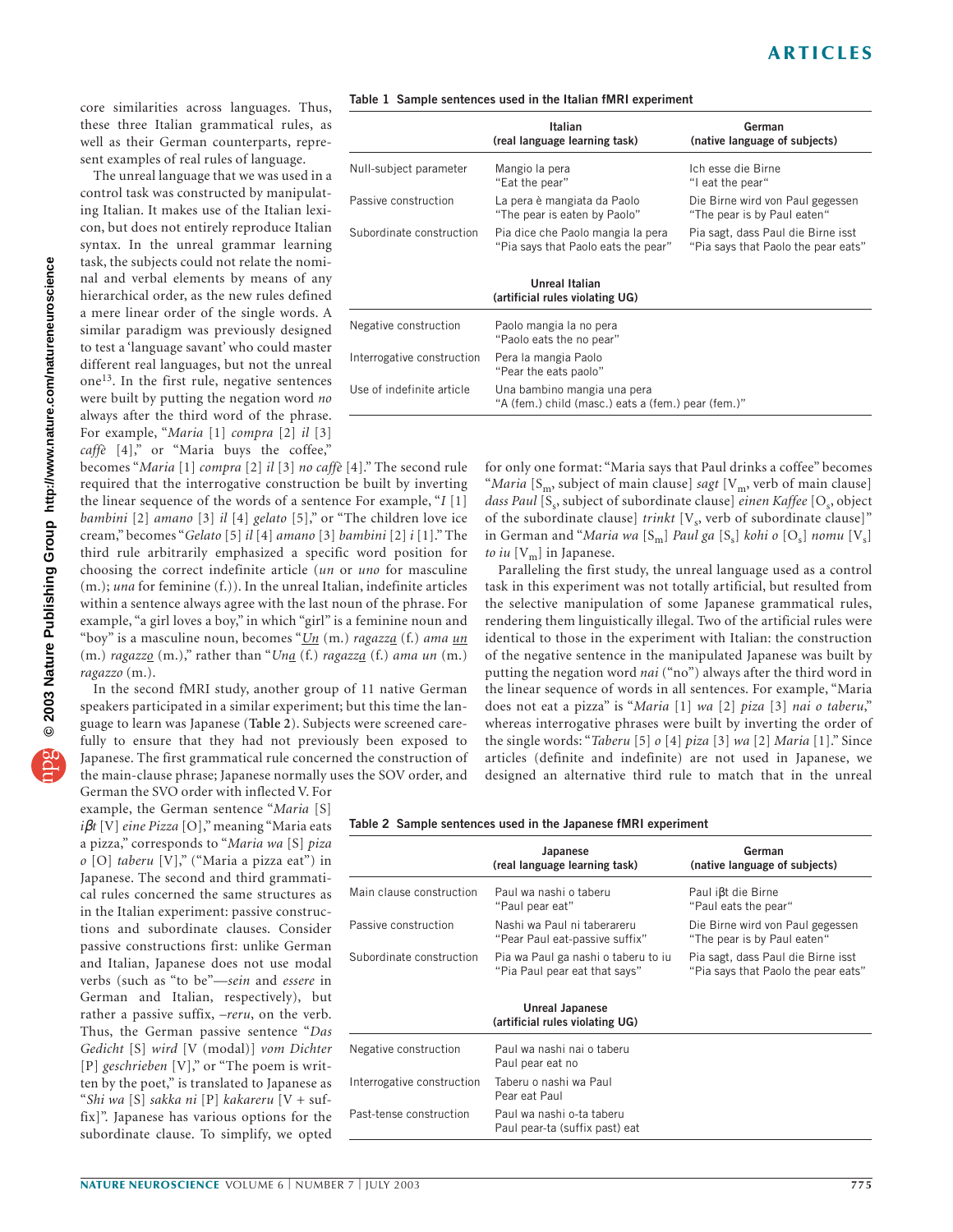

Italian. For this, we manipulated the morphosyntactic rule regarding past tense. In the unreal Japanese, the past tense was built by adding the suffix -*ta*, not on the verb element as in real Japanese, but on the second word, counting from right to left, in all sentences. For example, the present-tense sentence "*Maria* [5] *wa* [4] *piza* [3] *o* [2] *taberu* [1]" becomes "*Maria* [5] *wa* [4] *piza* [3] *o-ta* [2] *taberu* [1]."

Using fMRI, we tested for differences in brain activity between acquisition of real and unreal grammars (both foreign to the German subjects). The unreal grammars were not entirely artificial

as in previous studies of language acquisition in adults<sup>14–16</sup>, but rather resulted from the selective manipulation of Italian or Japanese grammatical rules, rendering them linguistically illegal. Crucially, only experiments using real languages can include all components of grammar (morphology, semantics, syntax, phonology mediated by written language) and also involve parameter setting. The three real languages used here—German (subjects'

**Figure 2** Result of the interaction between performance and type of rule learning (real versus unreal Italian). Left, the activation specific to real language acquisition resulting from the random effects analysis is displayed on selected slices of the MRI template available in SPM99. The threshold was set at *P* < 0.05 (corrected for multiple comparisons). Right, plots of changes in BOLD (blood oxygen-level dependent) signal in the left inferior frontal gyrus (Talairach coordinates *x, y, z*: –45, 21, 6) for the five sessions containing 'real grammatical rule' trials and the five sessions with 'unreal grammatical rule' trials are shown as a function of accuracy within sessions. The distances between individual subjects' peak voxel and the peak voxel derived from the group analysis using a random model were 28, 23, 3, 24, 13, 11, 23 and 15 mm, respectively, for subjects 1–8. See **Supplementary Fig. 1** online for individual data plotted by session.

**Figure 1** Behavioral measurements. (**a**) Performance (mean % correct) in judging the syntactical correctness of the sentences presented in each of the five fMRI sessions per learning task (data averaged across subjects). Performance showed an improvement across sessions during the learning tasks. Performance increase was not significantly difference between the acquisition of real versus unreal Italian (left) or Japanese (right) grammatical rules. (**b**) Mean reaction times (RT) for the correct syntactical judgment of the presented sentences in each of five fMRI sessions per task. Subjects showed a significant RT reduction (*P* < 0.0001) across sessions in all grammatical rules learning tasks. Reaction times were faster during the grammatical learning tasks (either Italian or Japanese) than during the artificial learning tasks (*P* < 0.03).

native language), Italian and Japanese—are parametrically different. For example, German is an overt subject language, whereas Italian and Japanese are null-subject languages; Japanese is an object-verb language, whereas Italian is a verb-object language. Parameter setting constitutes a fundamental aspect of language acquisition, as it captures the core differences among all human languages in classes of equivalence $8,9$ .

## **RESULTS**

### **Behavioral results**

We analyzed data from eight subjects in each experiment. They were unaware of the nature of the different rules before learning (see Methods). They obtained equally high accuracy (% correct) at the end of the experiment in all syntactic tasks (real Italian,  $97 \pm 4.1\%$  (mean  $\pm$  s.d.); unreal Italian,  $91.6 \pm 10\%$ ; real Japanese, 97  $\pm$  3.2%; unreal Japanese, 94  $\pm$  4.68%). The learning curves for each condition (real and unreal grammatical learning tasks) were not linear (**Fig. 1a**). In the third session of the Japanese experiment

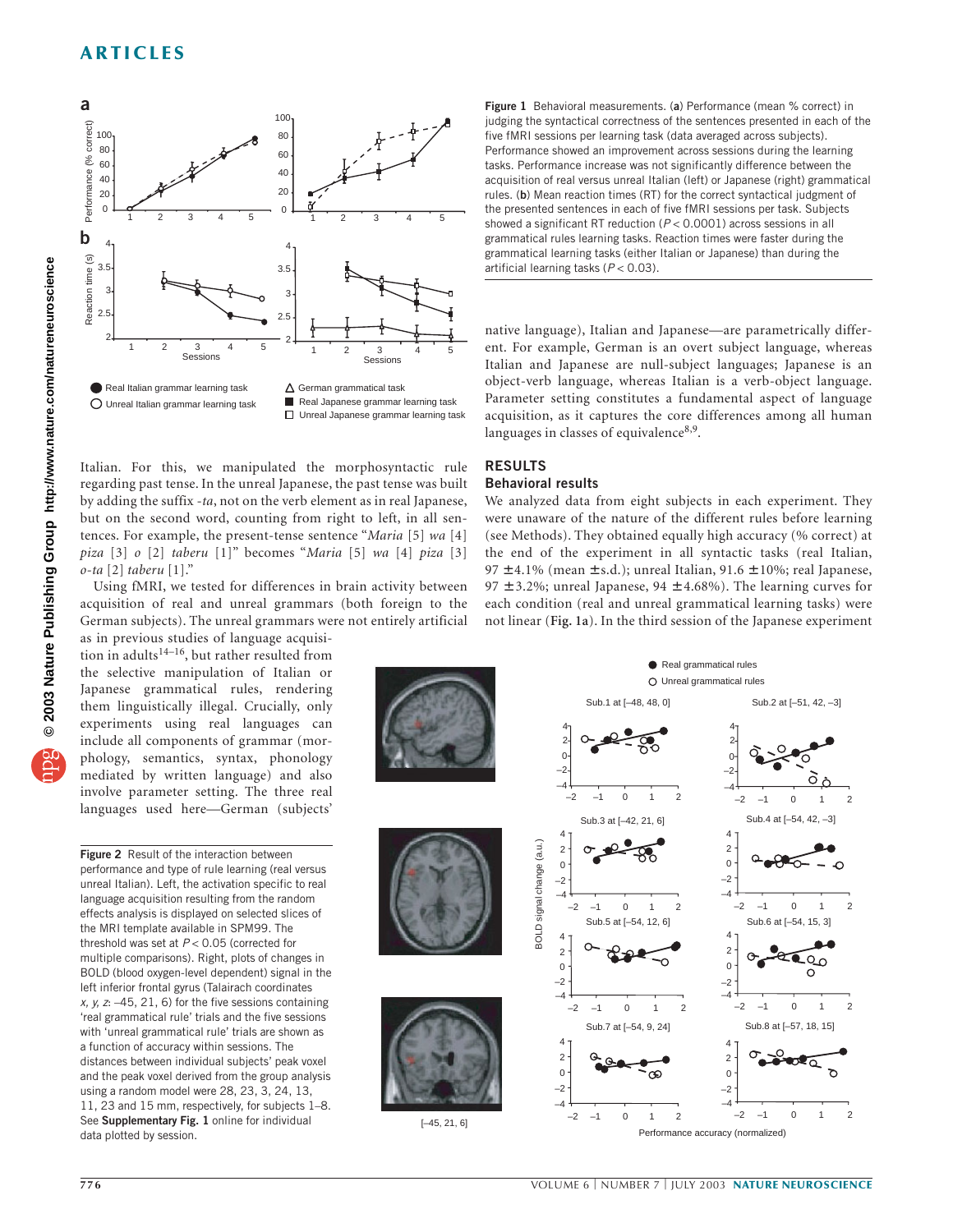

**Figure 3** Results of the conjunction analysis of the real and unreal Italian learning experiment. Left, the common patterns of activation are shown on slices from the MRI template used for the normalization. The threshold was set at *P* < 0.05 (corrected for multiple comparisons). Right, plots of changes in BOLD signal in the right inferior frontal gyrus (*x, y, z*: 51, 6, 30) are shown as a function of performance during acquisition of grammatical rules of either real Italian or of an unreal language. The distances between single-subject activation and main-group activation in the conjunction analysis were about: 11, 5, 8, 6, 3, 7, 7 and 21 mm, respectively, for subjects 1–8. See **Supplementary Fig. 2** online for individual data plotted by session.

brain activation was found for unreal grammatical acquisition (Italian or Japanese). An interaction between real and unreal grammatical acquisition was evident in two different parts of the pars triangularis of the left inferior frontal gyrus (Broca's area, corresponding to Brodmann's area 45). The relative distance between the activation resulting from learning Italian and Japanese was about 12 mm (**Fig. 4**). Increase of BOLD signal in this area correlated with the increase in accuracy during the acquisition of natural rules (Italian or Japanese) (**Figs. 2** and **4**).

The correlation coefficient between

in particular, there was an inflection in performance on the real versus unreal grammatical tasks. There was no significant difference in performance across sessions between real and unreal language learning tasks  $(t_7 = 0.1, P = 0.57$  in the first fMRI experiment and  $t_7 = 0.5$ ,  $P = 0.32$  in the second; Fig. 1a).

We also analyzed reaction times (RTs), measured as latency from the appearance of the written sentence to the correct button-press response with the left hand (**Fig. 1b**). Subjects showed a significant reduction in RT and improvement in accuracy over the course of the sessions. In each of the four experiments—real and unreal Italian, real and unreal Japanese—the reduction in RT (comparing performance in first vs. last session) was significant ( $t_7 = 0.79$ , *P* < 0.0001). In addition, the grammatical judgments during the real (Japanese or Italian) grammatical learning tasks were faster than during the unreal ones (real versus unreal Italian,  $t_7 = 0.79$ , *P* < 0.0001; real versus unreal Japanese,  $t_7 = 1.9$ , *P* < 0.03).

#### **Functional imaging results**

Concerning the fMRI data, the overall main effect of performing the classification task (judging grammatical correctness of sentences) compared to the baseline task (looking at the black screen) showed activation in widely distributed areas, including prefrontal, parietal, anterior cingulate, occipital cortex, inferior and middle temporal gyrus and the cerebellum on both hemispheres (*P* < 0.05, corrected for multiple comparisons).

We used a random-effects model to identify the activation pattern specific to the interaction between change in blood oxygen–level dependent (BOLD) signal and type of rule learning (real versus unreal), as reflected by the individual accuracy of performance for each session. We used this regression analysis because task performance is directly linked to behavior in this case<sup>17</sup>. No specific pattern of parameter estimates in Broca's area and accuracy of performance within sessions showed: (i) a significant positive correlation between BOLD signal and accuracy in the real grammatical task (Italian experiment,  $r = 0.66$ ,  $P < 0.001$ ; Japanese experiment,  $r = 0.47, P < 0.001$ , (ii) a significant negative correlation between parameter estimates and learning unreal rules (Italian experiment,  $r = -0.50$ ,  $P < 0.001$ ; Japanese experiment,  $r = -0.32$ ,  $P = 0.021$ ).

The common anatomical substrate for learning either grammatical or artificial rules was identified using a random effects model and a conjunction analysis. In this analysis, a significant increase in BOLD signal, parallel to the improvement in performance in both tasks, was found in two different parts of the right inferior frontal gyrus, anterior to the precentral sulcus (**Figs. 3** and **5**). Additional activation was found in the left lingual gyrus. In the Japanese study, the conjunction analysis showed a further activation in the left cingulate, right insula, right supramarginal gyrus and left cerebellum.

The correlation coefficient for the group between parameter estimates in right inferior frontal gyrus and accuracy within sessions (**Figs. 3** and **5**) showed a significantly positive correlation between BOLD signal and accuracy of performance for both the real grammatical tasks (Italian,  $r = 0.37$ ,  $P = 0.008$ ; Japanese,  $r = 0.21$ ,  $P = 0.009$ ) and the unreal grammatical tasks (Italian,  $r = 0.33$ ,  $P = 0.01$ ; Japanese,  $r = 0.040$ ;  $P = 0.004$ ).

#### **DISCUSSION**

Our results showed a significant correlation between the increase in BOLD signal in the left inferior frontal gyrus and the on-line performance for the real, but not for the unreal language learning tasks. This stands as neurophysiological evidence that the acquisition of new linguistic competence in adults involves a brain system that is different from that involved in learning grammar rules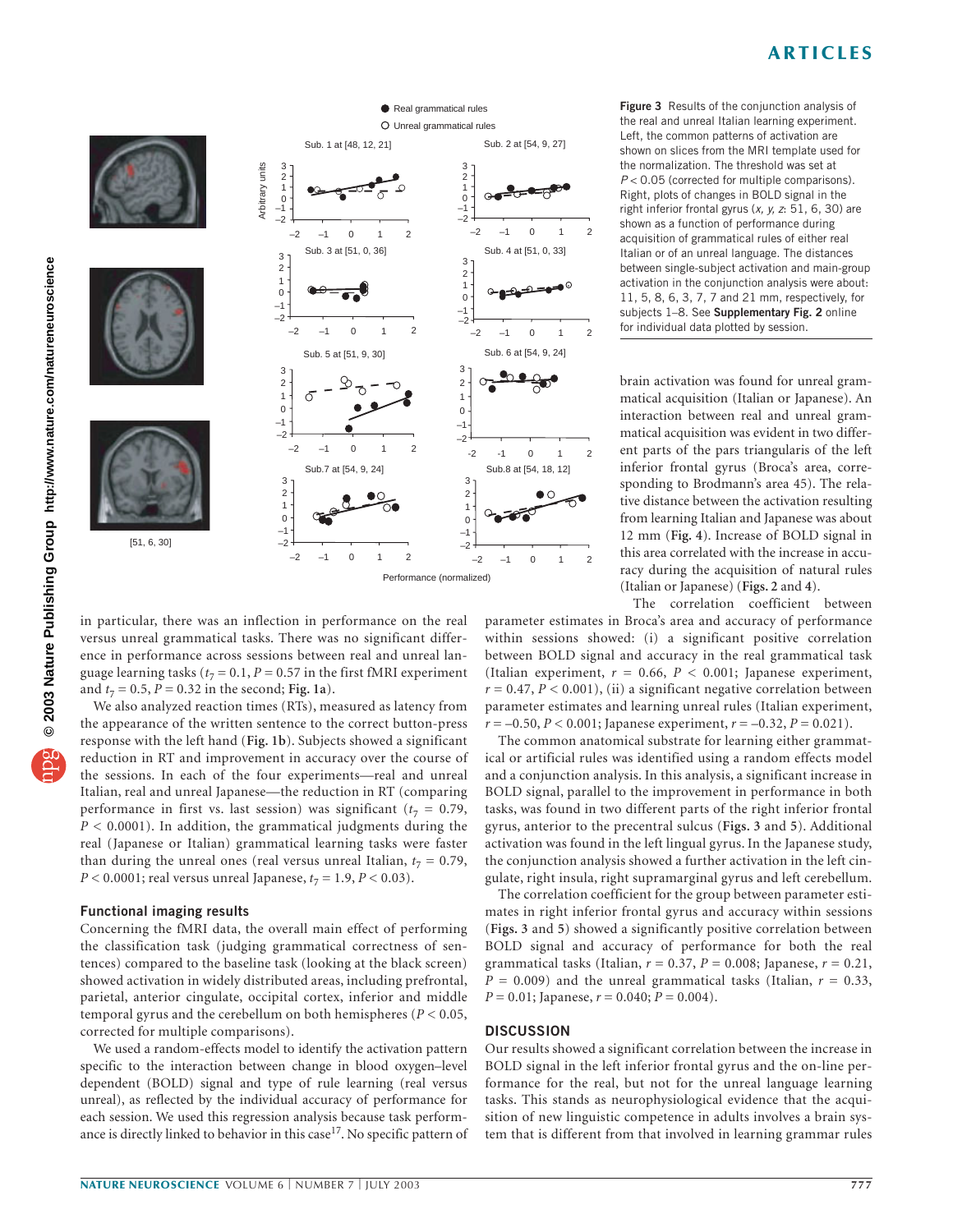**Figure 4** Results of the interaction between performance and type of rule learning (real Italian versus unreal Italian in yellow; real versus unreal Japanese in red) resulting from the random effects analysis are shown on selected slices of the T1 template, thresholded at *P* < 0.001 (uncorrected) for visualization. Right, plots of individual changes in BOLD signal in the left inferior frontal gyrus during the acquisition of grammatical rules of either real or unreal Japanese are shown as a function of accuracy within sessions The distances between individual subjects' peak voxel and the peak voxel derived from the group analysis using a random model were 12, 21, 25, 9, 9, 9, 6 and 11 mm, respectively, for subjects 1–8. See **Supplementary Fig. 3** online for individual data plotted by session.

that violate UG. More specifically, our results show that Broca's area has a key role in the acquisition of 'real' rules of language, independent of the linguistic family to which the language belongs. Thus, the investigation of parametrically different languages, such as Italian and Japanese, allows relevant statements about the mechanisms of language acquisition in general.

Unlike children, adults acquire a new language by learning explicit information about the rules of a foreign grammar, as our subjects did during both learning tasks. A common activation for both conditions was found in the right inferior frontal gyrus

(**Figs. 3** and **5**). Several functional imaging studies have shown that right prefrontal cortical regions, including the frontal pole (Brodmann's area 10), the inferior frontal gyrus and the lateral dorsal frontal areas, are part of an extensive neuronal system that subserves episodic memory retrieval<sup>18-25</sup>. Humans and monkeys with frontal lesions can perform normally on recognition memory tasks (reporting whether stimuli were previously seen or not), but they are severely impaired in tasks requiring monitoring of selections<sup>23,25</sup>. A putative role of the right inferior frontal gyrus in the acquisition of both kinds of rules (real and unreal) is to monitor each kind of information independent of its character; that is, to retrieve hierarchical or linear information from episodic memory to make an appropriate response. Thus, explicit retrieval of information seems to be insufficient to obtain new linguistic competence.

We found that the acquisition of linguistic competence selectively involved Broca's area. This activation should not be related to explicit memory systems associated with unspecific cognitive domains. This system was equally involved in learning real and unreal rules, which were all novel for our subject and were learned during the fMRI experiment (see Methods). The behavioral analysis of the response times showed that subjects answered progressively faster during the real grammatical tasks than during the 'unreal' grammatical tasks (**Fig. 1b**). A possible explanation of this result could be that proceduralization of rule-knowledge occurred during the 'real' grammatical learning task<sup>26</sup>. The progressive consolidation of knowledge could be transferred to other sentence material, resulting in a shorter time required to give the correct answer18. Several authors assume, even in language learning, a sin-



[–45, 21, 6] Italian experiment (yellow) [–45, 33, 3] Japanese experiement (red)

gle, instead of dual, learning system that is neither exclusively explicit nor implicit, but for which the level of awareness ranges from explicit to implicit states on a continuum<sup>27</sup>. Thus, it does not mean that the activation of Broca's area relates selectively to memory processing. The contribution of this brain region to memory is, in fact, disputable and may have been downplayed previously because of its interdependent role in active language processing<sup>18</sup>. Rather, these behavioral results support the automatic and implicit character of the activation of Broca's area<sup>28-30</sup>.

An indisputable and essential function of this, albeit heterogeneous and polymodal, brain region (particularly the pars triangularis) is the processing of syntactic aspects of language<sup>29–33</sup>. Activation of Broca's area is independent of the language (English, Chinese, German, Italian or Japanese) of subjects<sup>29–33</sup>, suggesting a universal syntactic specialization of this area among 'real' languages<sup>33</sup>. On the basis of these previous and present results, we posit that this brain region is specialized for the acquisition and processing of hierarchical (rather than linear) structures, which represent the common character of every known grammar. The negative correlation between the BOLD signal in Broca's area and learning unreal grammatical rules adds additional support to the idea that this area is specialized for identifying natural principles of language. We speculate that in learning an unreal grammar, Broca's area is progressively disengaged. Moreover, it could well be the case that the hierarchical structure is typical but may not be specific for language, in accord with studies on musical harmony, which also found activation of Broca's area<sup>28,34</sup>. Our data show, however, that in adults the ability to learn and to individuate hierarchical struc-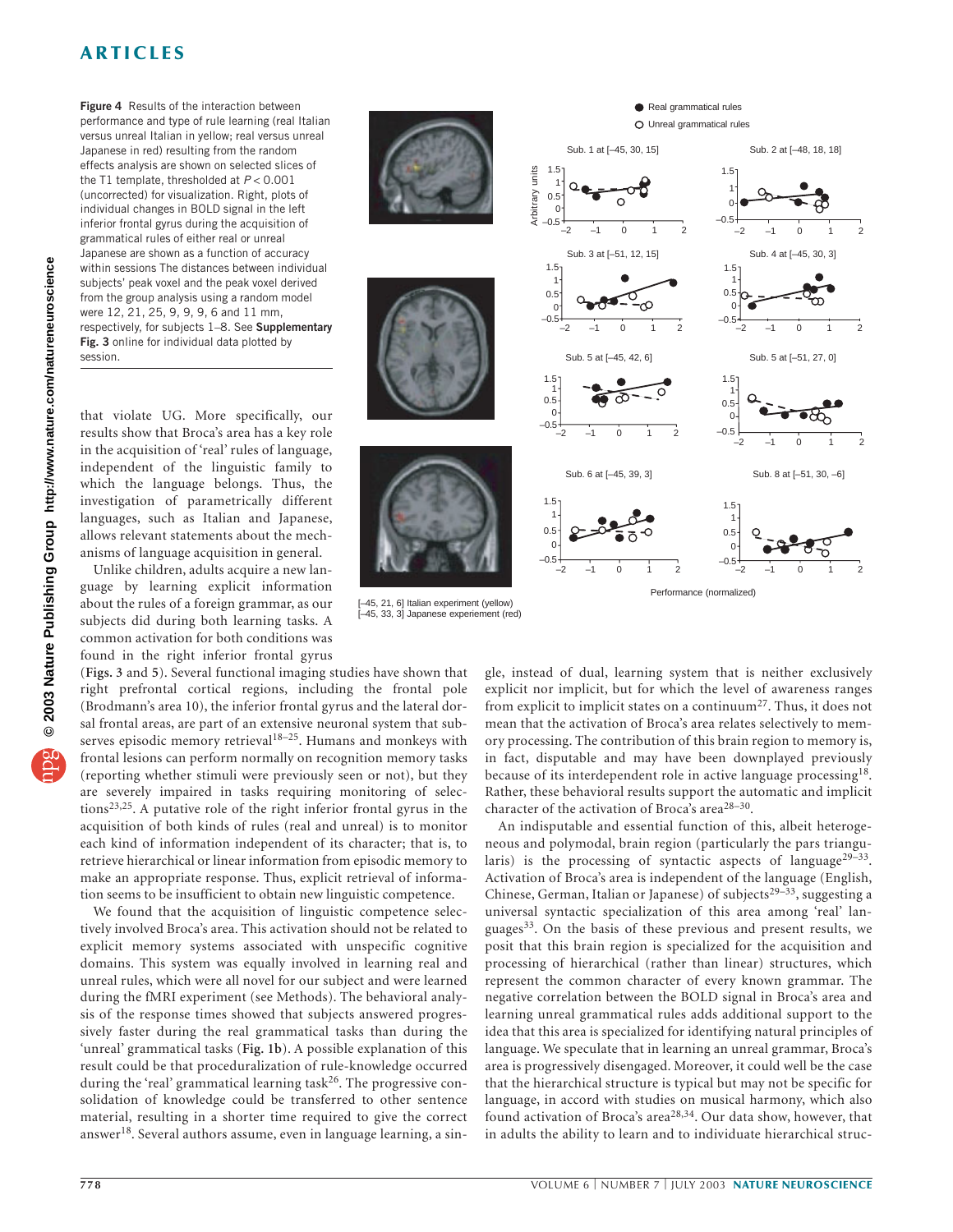

[57, 9, 21] Italian experiment (yellow) [18, 12, 27] Japanese experiment (red)

tural rules selective for a foreign language is localized in Broca's area. The acquisition of new real linguistic competence seems to have an implicit character, as indicated by our behavioral results. Several authors consider syntax processing (in native language<sup>29</sup> and in music<sup>28</sup>) in the left inferior frontal gyrus to be automatic and involuntary. A recent study shows that adults who, like our subjects, reached a high accuracy after training on an artificial language that follows real grammatical rules, show a left early anterior negativity16, an event-related brain potential (ERP) reflecting highly automatic parsing processes<sup>29,30</sup>.

The central role of Broca's area in acquiring a language with high proficiency is also demonstrated by the presence of functional and structural abnormalities in left prefrontal cortex, including Broca's area, in dysphasic members of the KE family<sup>35</sup>. Despite normal intelligence, these individuals show speech and language impairments, including a selective deficit in constructing the grammatical categories of number and tense<sup>36</sup>. It is unlikely that this deficit selectively affects language, as these subjects also seem to be deficient in perception and production of rhythm in both vocal and manual modalities<sup>37</sup>. Damage to a specific gene (*FOXP2*) is reportedly responsible for the disorders of the affected members of the KE family<sup>38</sup>. Whatever the exact function of this gene is, this study is consistent with multiple linguistic observations that specific language impairments not only run in families but are more concordant in identical than in fraternal twins<sup>5</sup>. These studies show that genetic material influences language ability<sup>5,38,39</sup>, although the relation between syntax and genetics has not yet been understood.

Our results support a common origin for human speech and some form of communication in non-human primates $39-43$ .

**Figure 5** Conjunction analysis of the real-unreal Japanese (red) and Italian (yellow) learning experiment. Left, common patterns of activation are shown on slices of the MRI template. The threshold was set at *P* < 0.05 (corrected for multiple comparisons). Right, plots of changes in BOLD signal in the right inferior frontal gyrus are shown as a function of performance during acquisition of grammatical rules of real or unreal Japanese. The distances between single-subject activation and main-group activation in the conjunction analysis were about 15, 5, 0, 0, 0, 7, 4 and 0 mm, respectively, for subjects 1–8. See **Supplementary Fig. 4** online for individual data plotted by session.

show the crucially non-recursive syntactic abilities that characterize human language. Signs produced by apes are not coordinated into well-defined motion contours of American Sign Language, and they are not inflected for aspect and agreement<sup>5,42</sup>. On the other hand, *FOXP2* in humans seems to be the target of selection during recent human evolution<sup>39</sup>. According to anatomical studies, monkeys show a human-like left-hemisphere asymmetry<sup>43</sup> and a cellular and functional inhomogeneity<sup>40,41,44</sup>, but the caudal part of the left inferior frontal lobe has less cellular density and is less differentiated than in humans $41,45$ .

Our results indicate that the left inferior

frontal gyrus is centrally involved in the acquisition of new linguistic competence, but only when the new language is based on principles of UG. The anatomical and functional features of Broca's area allow us to speculate that the differentiation of this area may represent an evolutionary development of great significance, differentiating humans from other primates.

#### **METHODS**

**Subjects and stimuli.** In the Italian learning study, we tested 12 German native speakers, but only 8 (4 women and 4 men, mean age 24.3) could be included in the data analysis. Three subjects were excluded because of technical problems during fMRI (the response device failed), and one did not significantly improve in performance in both tasks. In the Japanese experiment, we tested 11 subjects, but included only 8 in the analysis (4 women and 4 men, mean age 22.6). Two could not be used because of technical problems and one because of performance. All had no history of neurological or psychiatric disease and were righthanded<sup>46</sup>. The subjects in the Italian learning experiment were born and raised in East Germany, former German Democratic Republic, and had not learned any romance languages or English at school. The subjects taking part in the Japanese learning study did not have any knowledge of Japanese or other Asian languages. All participants reportedly had normal language development and no difficulties at school, particularly in language learning. All subjects showed normal verbal memory abilities and intelligence as tested by the California Verbal Learning Test<sup>47</sup> and the Intelligenz Struktur Analyse<sup>48</sup>. Subjects were recruited on a voluntary basis and gave their written informed consent to participate. The study was approved by the local ethics committee at FSU Jena. During the fMRI experiment, subjects learned three real grammatical rules of Italian or Japanese and three artificial rules of an 'unreal' language, which also used Italian or Japanese vocabulary. The capacity to learn and retain new words is the result of learning through memory abilities that are not specific for language<sup>49</sup>. Thus, before the fMRI experiment, the volunteers received a list containing all the words used in the experimental tasks (33 substantives with their relative definite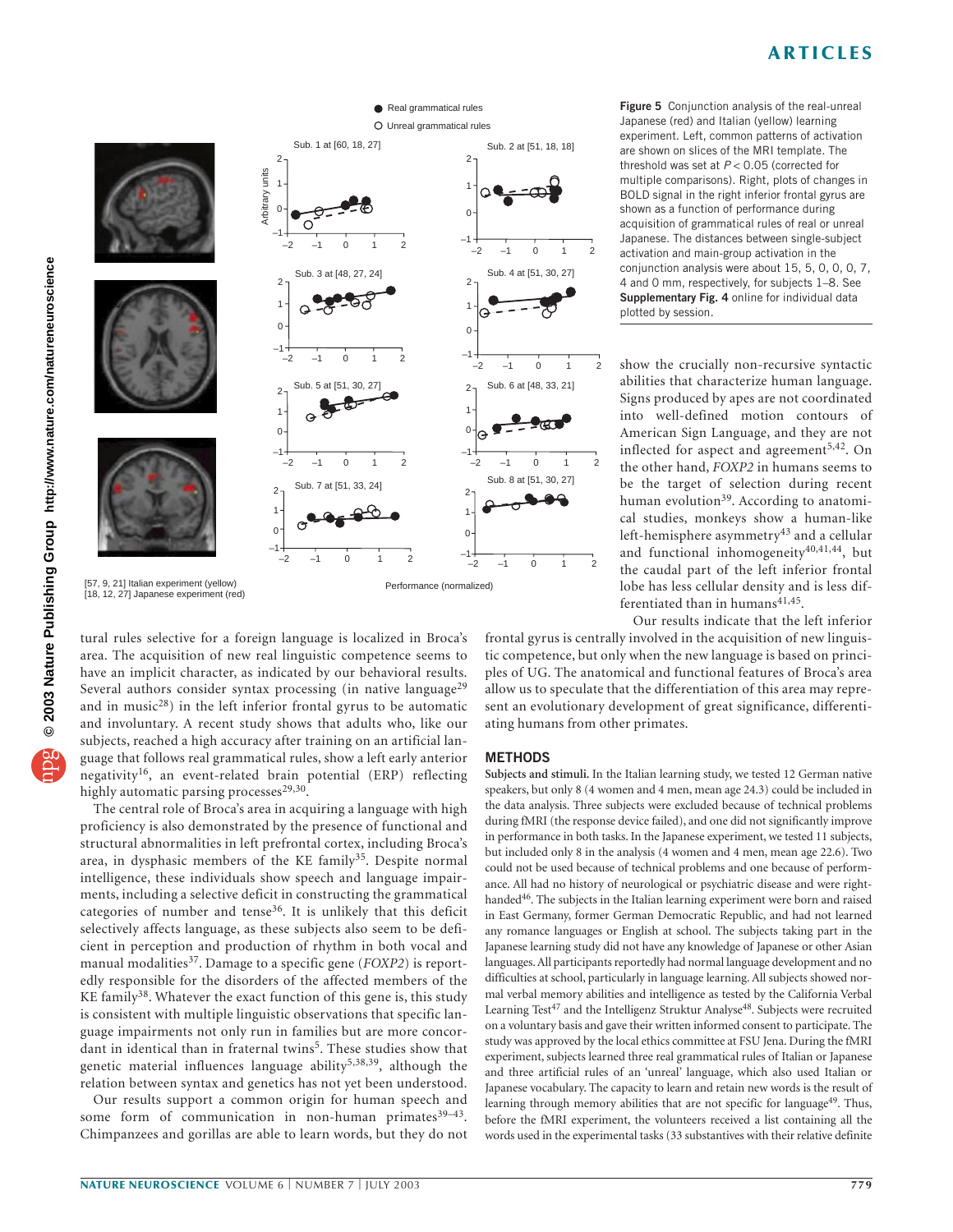article and 6 verbs in the Italian learning experiment; 21 substantives and 4 verbs in the Japanese learning experiment), which they had to learn by heart to avoid confounding syntactic rule acquisition with word learning. They did not receive any information about phonological aspects of the words. Italian verbs were all with suffix *–are* and the helping verb *essere* (to be), and were learned in both present and past participle tenses. The Japanese verbs were learned in their present form only. Before scanning, we tested the recall ability of the complete list of the words. During the activation task of each epoch (total of 3 'activation' epochs per session; 30 for the whole fMRI experiment), the subjects read six simple sentences in the real and in the unreal language tasks and then judged their syntactic correctness (**Tables 1** and **2**). Performance during scanning was controlled by button presses with the left middle finger (correct sentence) or with the left index finger (incorrect sentence). The sentences were different in every session to avoid automatic answers, but comprised the same vocabulary.

As none of the subjects knew Italian or Japanese before the fMRI experiment, subjects learned the real and the unreal grammatical rules during pauses of 3 min (1 min for each rule) between sessions. Stimuli were presented visually to the subjects, while lying in the scanner, in the form of slides. One slide was presented describing each rule (for 30 s) with sentences to clarify the rule, followed by one slide for each rule (also for 30 s) with several examples, some of which were grammatically incorrect. Here, the subject had to judge the grammatical correctness of the stimuli. During training, response feedback was given (whether response was correct or incorrect). We used different sentences and examples for each training session. The subjects were able to ask questions during the training phase, but normally they did not ask, so that all received the same training. A pilot study using 20 subjects confirmed the effectiveness of both training programs off-line.

**fMRI scanning and data analysis.** Both experiments were performed on a 1.5 tesla whole-body magnetic resonance (MR) scanner (the Italian experiment took place in Jena, the Japanese study in Hamburg; both Siemens VISION scanners) by using multi-slice single-shot gradient echo-planar imaging (EPI) (40 slices, TE = 60 ms, TR = 5 s, 192 mm  $\times$  192 mm f.o.v., 64  $\times$  64 pixel matrix and  $3 \times 3 \times 3$  mm voxels). The fMRI experiment consisted of ten sessions, with six epochs each. Between the sessions a specific training of 3 min took place without scanning. For each session, 36 whole-brain volumes were acquired, during which the activation task and a baseline condition ("look at the black display screen") were alternated three times every 30 s. The whole experiment lasted about 44 min.

Image processing was done with SPM99 (www.fil.ion.ucl.ac.uk/spm). Images were realigned to the first image to correct for interscan movements, resliced using a sinc interpolation, adjusted for residual motion-related changes and spatially normalized to a standard EPI template to allow for group comparisons. The data were smoothed with a Gaussian filter of 9 mm to account for residual intersubject differences. A high-pass filter with a cut-off of 120 s was used to remove low-frequency drifts.

Statistical analysis was performed using the general linear model as implemented in SPM99. Each experiment comprised 8 subjects, 80 sessions (10 sessions per subject) and 3 conditions (real grammatical judgment, unreal grammatical judgment and rest).

A group analysis was performed using a first and a second level analysis (*i.e.* random effects model). The threshold adopted was *P* < 0.05 (corrected for multiple comparison). For the random-effects model, a first-level analysis provided a contrast image for each comparison and each subject. We were interested in two comparisons: BOLD signal change for learning real versus unreal grammar (interaction) and the common effect of both real and unreal rule learning.

To test hypotheses about regionally specific condition effects, the parameter estimates were compared with the external variable, which best reflects the grammatical or 'unreal-grammatical' learning improvement within the experiment, as indexed by the number of correct answers in each session (**Figs. 2** and **4**). To permit a comparison with the estimates, the accuracy of the performance was expressed as normalized values, calculated by subtracting the experimental values from the mean, divided by the standard deviation (s.d.). In the conjunction analysis, we looked at the common effect resulting from the interaction between both type (real and unreal grammatical) of rule and BOLD signal recorded during grammatical and unreal grammatical trials. Again, the parameter estimates were compared with the individual performance (**Figs. 3** and **5**).

In a second-level analysis, the contrast images resulting from the first-level analysis were the basis of a multi-subject comparison (one-sample *t*-test for the first comparison and ANOVA for the conjunction analysis) with the number of degrees of freedom equal to the number of the subjects minus one<sup>50</sup>.

To plot the effect size from the individual voxel closest to the cluster maximum, resulting from the random effects analysis of the interaction between real and unreal grammatical condition (**Figs. 2** and **4**) and of the conjunction analysis (**Figs. 3** and **5**), the individual regression values (beta values on the *y*-axis) were compared with the external variable quantifying rule-learning, the accuracy of the grammatical judgment on each trial. These values were normalized and plotted on the *x*-axis of the figures.

*Note: Supplementary information is available on the Nature Neuroscience website.*

#### **ACKNOWLEDGMENTS**

We would like to thank the medical technical assistants of the Radiology Department of the Friedrich Schiller University in Jena as well as all the volunteers and the colleagues of the NeuroImage Nord in Hamburg. Special thanks to S. Michels, C. Donati, I. Mazur, S. Barkowsky, S. Kameyama and L. Wolfram for help with trial design, T. Wolbers and M. Rose for help with statistical analysis, and A. Baumgärtner and D. Gonzalo for proof-reading of the manuscript. This work was supported by a European Union grant (QLRT-1999-2140). C. Büchel is supported by the Volkswagen-Stiftung.

#### **COMPETING INTERESTS STATEMENT**

The authors declare that they have no competing financial interests.

Received 24 March; accepted 29 May 2003 Published online 22 June 2003; doi:10.1038/nn1077

- 1. Darwin, C.R. *Descent of Man* (John Murray, London, 1871).
- 2. Chomsky, N. *Syntactic Structures* (Mouton, The Hague, Paris, 1957).
- 3. Chomsky, N. Knowledge of Language: its Nature, Origin and Use (Praeger, New York, 1986).
- 4. Pinker, S. Talks of genetics and vice versa. *Nature* **413**, 465–466 (2001).
- Moro, A. Linguistica mendeliana ovvero quali domande su genetica e grammatica. *Lingue e Linguaggio* **1**, 39–58 (2002).
- 6. Kim, K.H., Relkin, N.R., Lee, K.M. & Hirsch, J. Distinct cortical areas associated with native and second languages. *Nature* **10**, 171–174 (1997).
- 7. Illes, J. *et al.* Convergent cortical representation of semantic processing in bilin-guals. *Brain Lang*. **70**, 347–363 (1999).
- 8. Chomsky, N. *Lectures on Government and Binding* (Foris, Dordrecht, 1981).
- 9. Chomsky, N. *The Minimalist Program* (MIT press, Cambridge, Massachusetts, 1995).
- 10. Piattelli-Palmarini, M. *Language and Learning: the Debate Between Jean Piaget and Noam Chomsky* (Harvard Univ. Press, Cambridge, Massachusetts, 1980).
- 11. Anderson, M. Intelligence and Development: a Cognitive Theory (Basil Blackwell, Oxford, 1992).
- 12. Moro, A. *Dynamic Antisymmetry* (MIT press, Cambridge, Massachusetts, 2000).
- 13. Smith, N. & Tsimpli, I.A. *The Mind of a Savant* (Blackwell Publisher Ltd., Oxford, 1996).
- 14. Tettamanti, M. *et al.* Neural correlates for the acquisition of natural language syntax. *Neuroimage* **17,** 700–709 (2002).
- 15. Breitenstein, C. & Knecht, S. Development and validation of a language learning model for behavioral and functional-imaging studies. *J. Neurosci. Methods* **114**,173–179 (2002).
- 16. Friederici A. D., Steinhauer, K., Pfeifer E. Brain signatures of artificial language processing: evidence challenging the critical period hypothesis. *Proc. Natl. Acad. Sci. USA* **8**, 529–534 (2002).
- 17. Rose M., Haider H., Weiller, C. & Buechel, C. The role of medial temporal lobe structures in implicit learning: an event-related fMRI study. *Neuron* **36,** 1221–1231 (2002).
- 18. Buckner, R.L. Functional neuroimaging of human memory in *The New Cognitive Neuroscience* (ed. Gazzaniga, S.) 817–828 (MIT Press, Massachusetts, 2000).
- 19. Lapage, M., Ghaffar, O., Nyberg, L. & Tulving, E. Prefrontal cortex and episodic memory retrieval mode. *Proc. Natl. Acad. Sci. USA* **97**, 506–511 (2000).
- 20. Owen, A.M. The role of the lateral frontal cortex in mnemonic processing: the contribution of functional neuroimaging. *Exp. Brain Res.* **133**, 33–43 (2000).
- 21. Shallice, T. *et al*. Brain regions associated with acquisition and retrieval of verbal episodic memory. *Nature* **368**, 633–635 (1994).
- 22. Tulving, E., Kapur, S., Craik F.I.M., Moscovitch, M. & Houle, S. Hemispheric encoding/retrieval asymmetry in episodic memory: Positron emission tomography findings. *Proc. Natl. Acad. Sci. USA* **91**, 2016–2020 (1994).
- 23. Allan, K., Dolan, R.J., Fletcher, P.C. & Rugg, M.D. The role of the right anterior prefrontal cortex in episodic retrieval. *Neuroimage* **11**, 217–227 (2000).
- 24. Petrides, M. The role of the mid-dorsolateral prefrontal cortex in working memory. *Exp. Brain Res.* **133**, 44–54 (2000).
- 25. Henson, R.N.A., Shallice, T. & Dolan, J.R. Right prefrontal cortex and episodic mem-